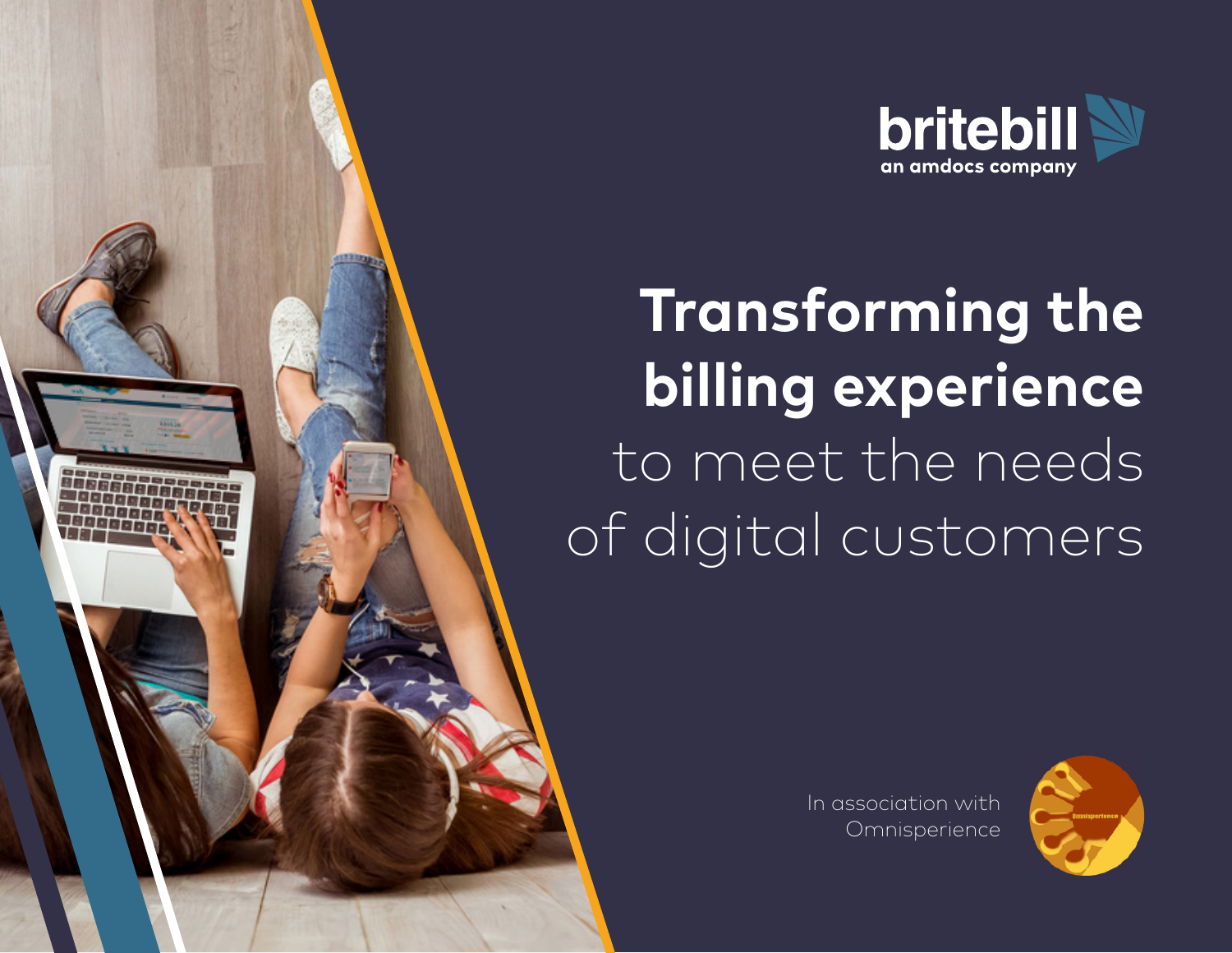# Delivering the customer centric bill

The Digital Economy is touted as the land of opportunity. For telecom service providers, however, it has heralded an era of hyper-competition that has eroded the value of traditional services and plunged them into unknown territory.

Barriers to entry have lowered, alternatives are abundant, prices are easily compared and commoditized, change is continual, and customers are both more demanding and more willing to churn.

The result is a consumer-centric 'Expectation Economy', where customer experience is the new battlefield for both differentiation and loyalty. Thriving in such an environment means rethinking how telecoms firms do business and harnessing all available tools and touchpoints to deliver competitive advantage.

As communications service providers (CSPs) evolve into digital service providers (DSPs), the question is: 'what does this mean for the humble bill?'

The answer is that it too is transforming: from a hated thud on the carpet into a digital communication that is both more powerful and more engaging.

This report focuses on how DSPs can transform their billing experience to meet the needs of digital customers, thereby delivering much-needed differentiation and competitive advantage.

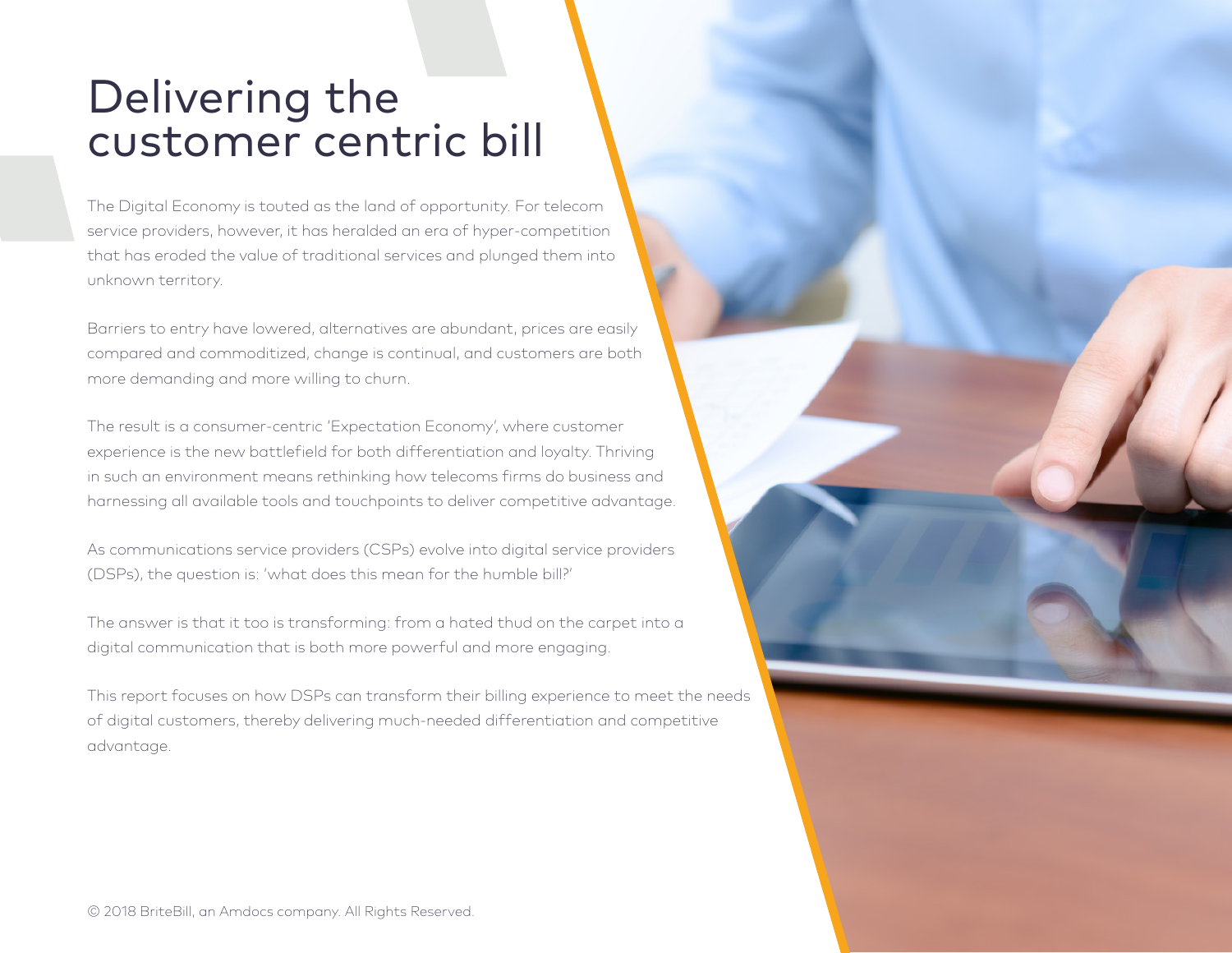# The importance of refocusing on the billing experience

CSPs traditionally focus on rational, measurable and functional aspects of their customer experience. But they often overlook the fact that from a customer perspective, a significant part of the experience is intangible.

In the era of customer experience driven competition, it's essential that CSPs understand how customers feel about the touchpoints that contribute to the overall experience they provide. How much a customer likes your product (their rational satisfaction) often matters less to them than how they feel about their experience (their emotional satisfaction). Insight into the emotional aspects of customer experience enables companies to gain business advantage and market share at the expense of rivals – a strategy successfully employed by Apple, for example.

Before Apple revolutionized the handset market, manufacturers concentrated on what they considered to be the most important aspects of a handset (battery life, robustness and so on), and CSPs focused on whether a handset arrived at the customer's premises on time, intact, and with all the necessary parts. Apple, however, recognized that they could make handsets easier and more delightful to use, and could use this to differentiate themselves in the market and drive loyalty. As a customerfocused organization, they examined every touchpoint and aspect of the handset experience, discovering that when the customer received their handset and could not use it straight out-of-the-box it turned a delightful event (a new handset) into a frustrating event (I can't use it). They used this and similar insights to transform the handset market.

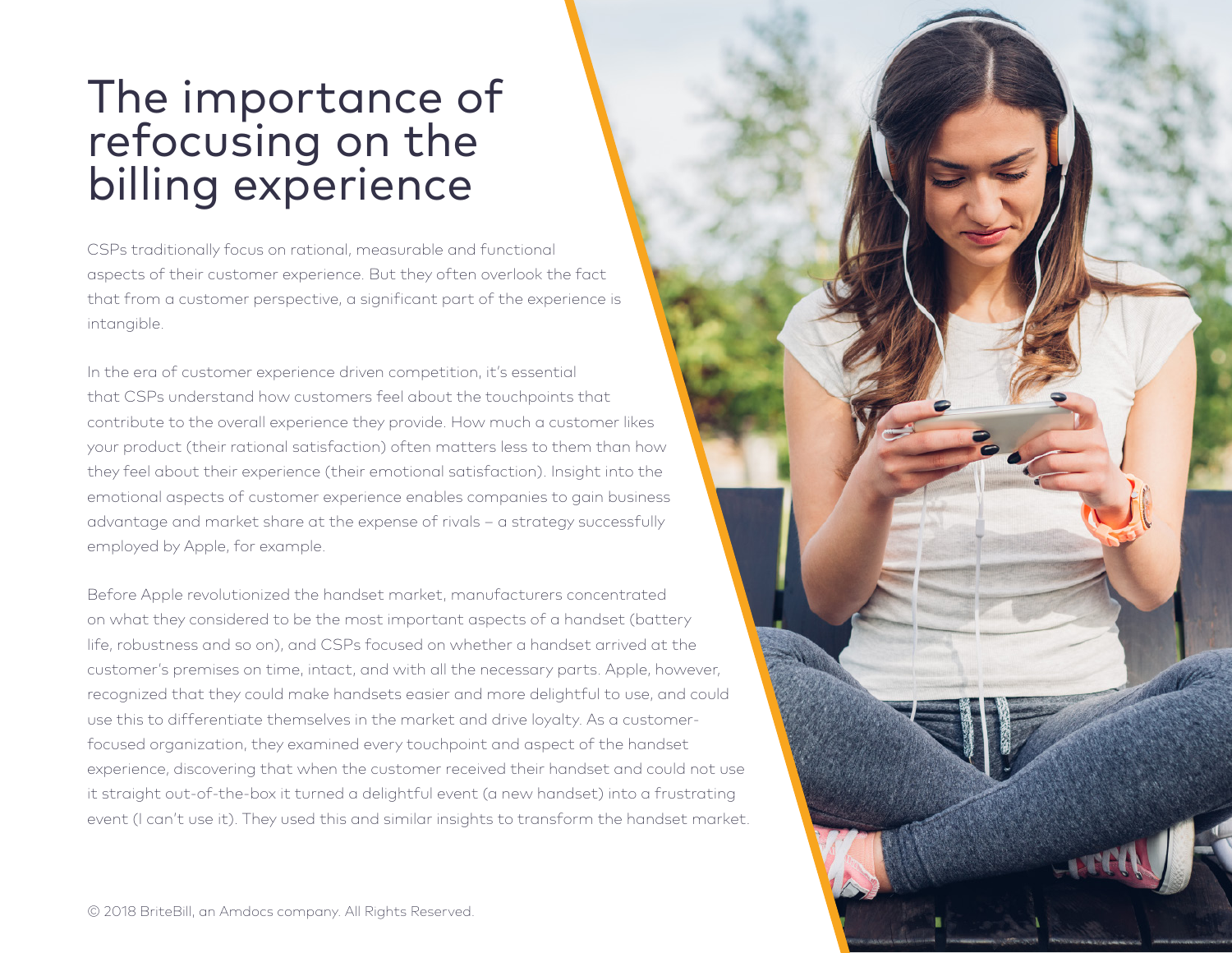Another vital touchpoint – the bill – provides the same potential to gain competitive advantage to those CSPs that can shift their perspective and adopt a more customer-centric approach.

Just as used to be the case in the handset market, CSPs still take an organizational-centric, inside-out approach to the bill – delivering against their own targets, needs and wants rather than those of their customers. Thus they may produce an accurate and regular bill, but they fail to fully appreciate the billing experience from a customer perspective. This results in a negative customer experience and a loss of business value due to increases in inquiries, complaints and churn, and decreases in customer satisfaction.

But this unsatisfactory state of affairs is actually quite exciting, because it means that improving the billing experience can differentiate and provide business advantages to CSPs who can get it right.

CSPs can transform their billing experience by adopting a more customer-centric and less generic approach to billing, and by applying the principles of personalization to minimize negative feelings around their bills – thereby delivering a more powerful and emotionally satisfying experience.

CSPs can transform their billing experience by adopting a more customer-centric and less generic approach to billing.

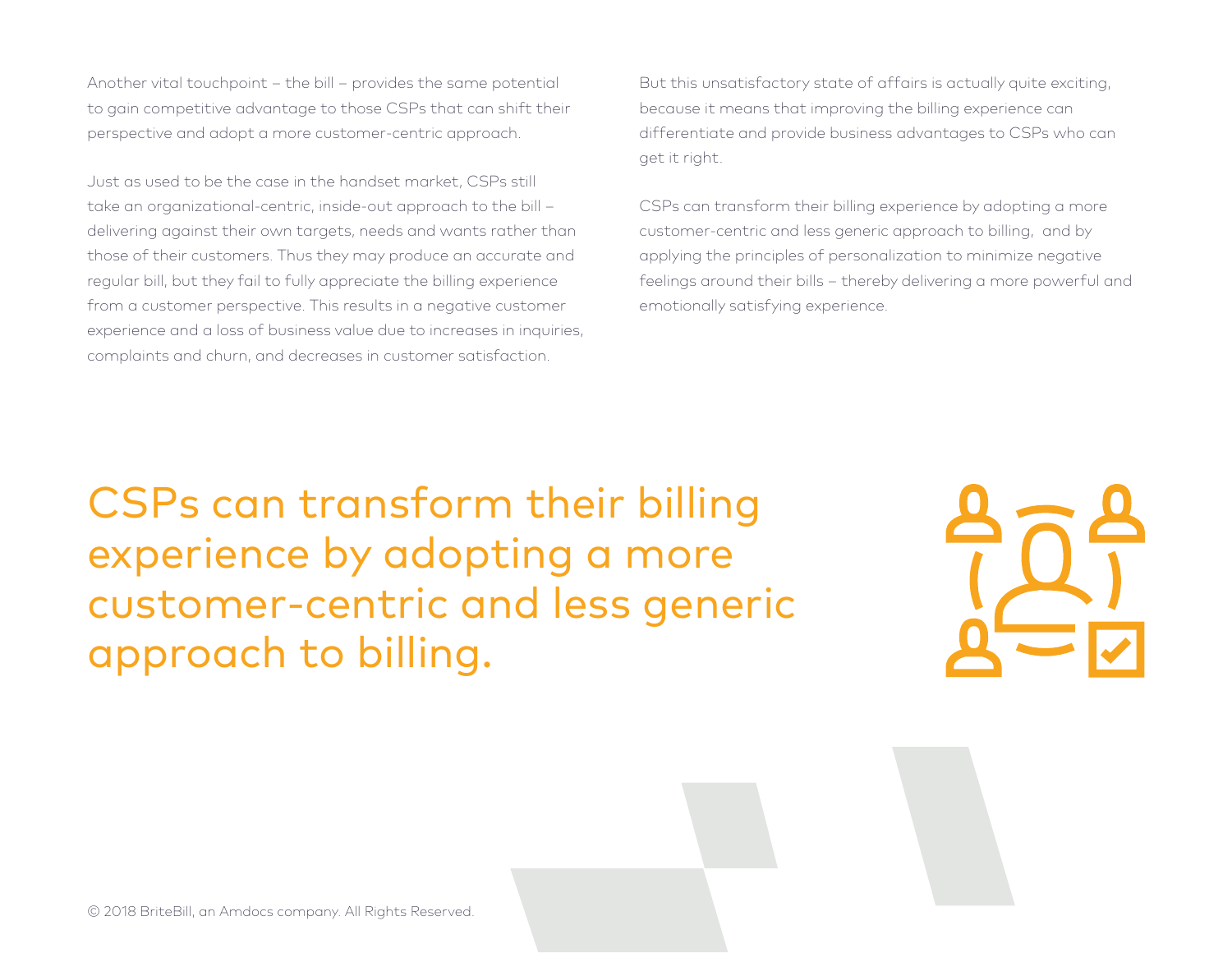## Understanding the corrosive effect of bill shock, bill dread and bill boredom

The arrival of a bill can be a wholly negative experience for customers and CSPs alike (see Figure 1).

#### **Figure 1 - The negative emotional reactions to bills**

have experienced bill shock **24%** 

**68%** are confused<br>**68%** by their bills

75% are bored<br> **75%** by their bills

Source: BriteBill study

Bills that are higher than expected (so-called billshock) undermine trust and make a customer feel that their CSP isn't treating them fairly and doesn't understand or value them. Billshock is the most obvious feature of a poor billing experience as these acute events can destroy the customer relationship instantly. However, other billing problems can have a slowly corrosive effect on the customer experience over time. For example, charges that aren't clear or don't make sense cause annoyance, frustration and confusion. Anticipation of negative billing events such as these result in a persistent feeling of dread amongst customers which, in turn, undermines any attempts the CSP makes to improve the customer experience.

At its core, the dread of bills derives from a fear of the unknown and, more precisely, that the bill will be higher than expected – since no-one dreads a lower than expected bill. This fear, however, is indelible. Once a customer experiences billshock they will continue to dread their bills long after the event, and even if they change service provider. As their current service provider, you might therefore be inheriting the consequences of fear created by an event that happened long ago and from the actions of a different service provider.

It is tempting to think that taking a data-driven approach to solving the problem (i.e. identifying customers who have experienced recent billshock events) will solve the problem. Although this can be a useful tool to deal with acute issues and to target customer care, it will only get you so far. It doesn't solve the ongoing feeling of dread that remains with customers long after the initial billshock event is over. Instead, CSPs should assume that all customers are currently experiencing bill dread and work to address this.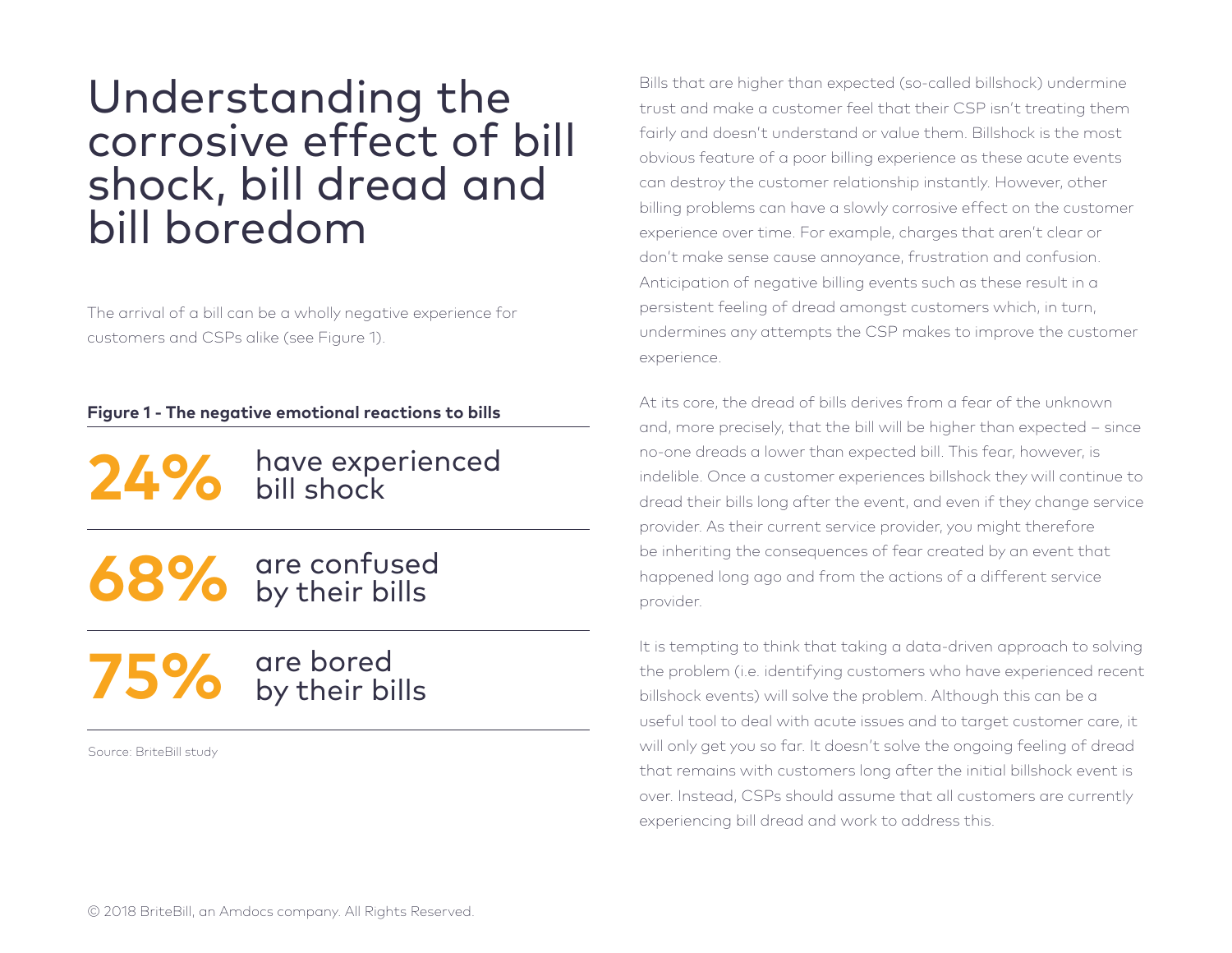Beyond bill dread, there's also the challenge of bill boredom. Customers no longer feel their bills are useful, relevant or helpful. They're simply bored by them. This is because the information presented in bills, and the way this information is presented, is out of date. Little has changed for the humble telecoms bill in the past twenty years – even though handsets, services and packages have altered beyond recognition. This means the bill has become an artifact of how things used to be, a reminder of a bygone, less customer-centric era, and one of the least transformed aspects of the customer journey.

The impact of bad billing experiences not only affects the customer, but inevitably has a negative effect on the CSP – resulting in higher operational costs, undermining both trust and loyalty, and limiting the willingness of customers to experiment. This latter factor is particularly detrimental to CSPs trying to innovate as it slows the adoption of new service offerings.

By paying closer attention to how they present billing data to customers, CSPs can quickly and easily gain competitive advantages over rivals – transforming the bill from a pain point to an engagement point.

By paying closer attention to how they present billing data to customers, CSPs can quickly and easily gain competitive advantages over rivals.



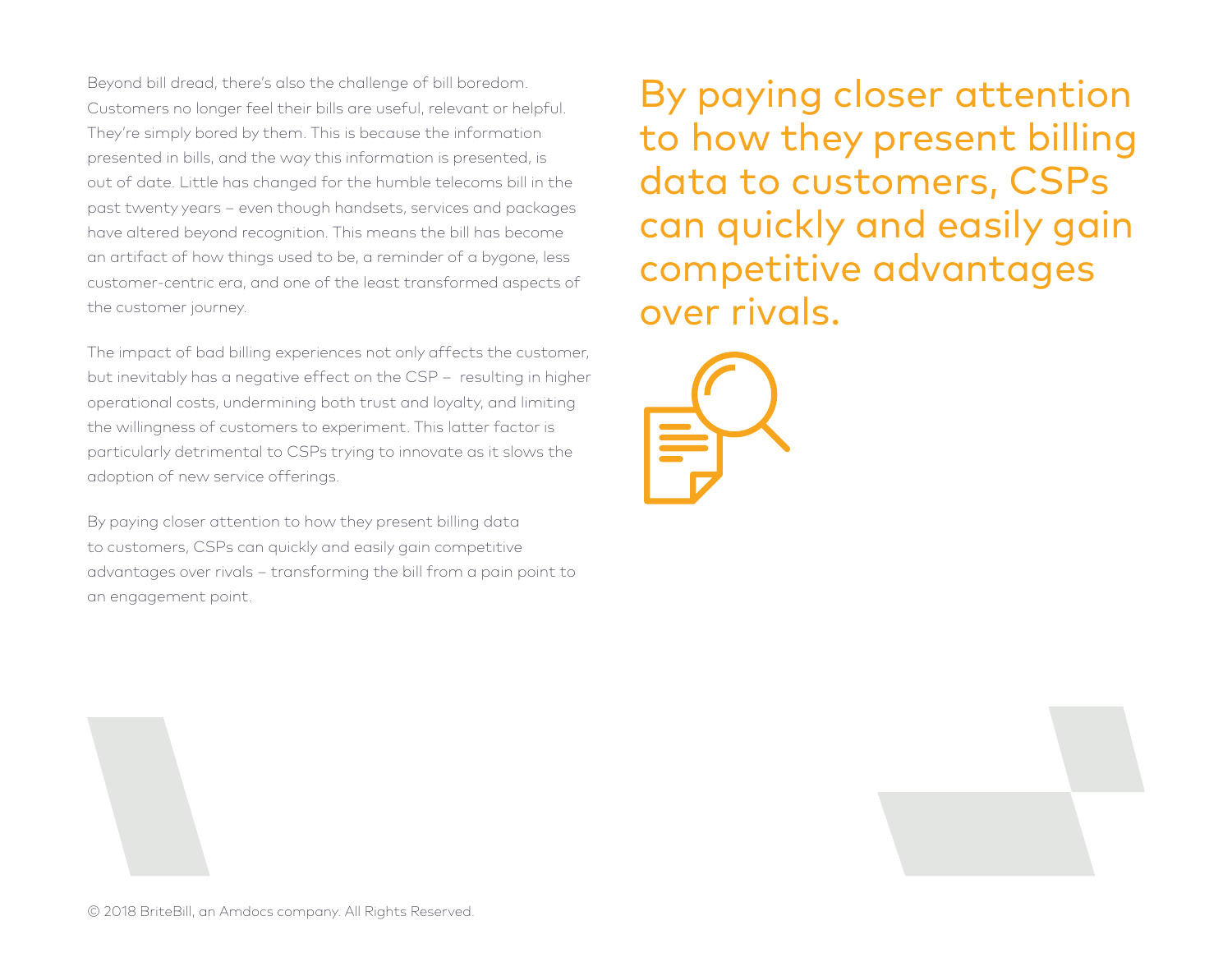# Making the bill a more positive experience

So how can CSPs make bills more engaging, more interesting and more relevant? Firstly, they need to analyze, understand and meet the current needs of digital customers. Next, they need to identify, anticipate and position to deliver against the emerging needs of customers – particularly those arising from the attitudes, habits and behavior of younger Generation Y and Z customers.

#### **Meeting the needs of digital customers**

Creating a more positive billing experience, begins with reexamining the bill as a customer touchpoint. Although some CSPs may have problems with bill accuracy, most simply have a problem with how they present charges to customers (see Figure 2).

Dread of bills arises from a fear of the unknown, which points to how billing problems can be addressed. By ensuring the customer is fully informed and in control of their charges, CSPs can change a negative experience into a loyalty building experience. By neutralizing dread, they can also transform their relationship with customers from being that of an impersonal seller to that of a trusted advisor. Once they cease to dread their bills, customers will begin to concentrate on, and fully appreciate, the positive aspects of their service experience, rather than dwelling on negative aspects (both real and feared).

Part of the problem with the typical telecoms bill is that the traditional bill format no longer provides information that is useful to customers, and does not reflect digital service provision.

In other words, much of the information provided is now irrelevant and just clutters up the communication.

For example, as calls and messaging have become just another data service, or are bundled within the monthly service charge, few customers have any interest in line after line of itemized charges. CSPs are providing information that has become meaningless to most customers but results in a long, boring statement that is costly for them to produce. Customers are bored by the irrelevant detail and switch off, or struggle to find the information they are interested in amongst an overwhelming level of detail.

To transform the billing experience, CSPs need to evolve their bills through three stages to build trust and engagement.

CSPs need to analyze, understand and meet the current needs of digital customers.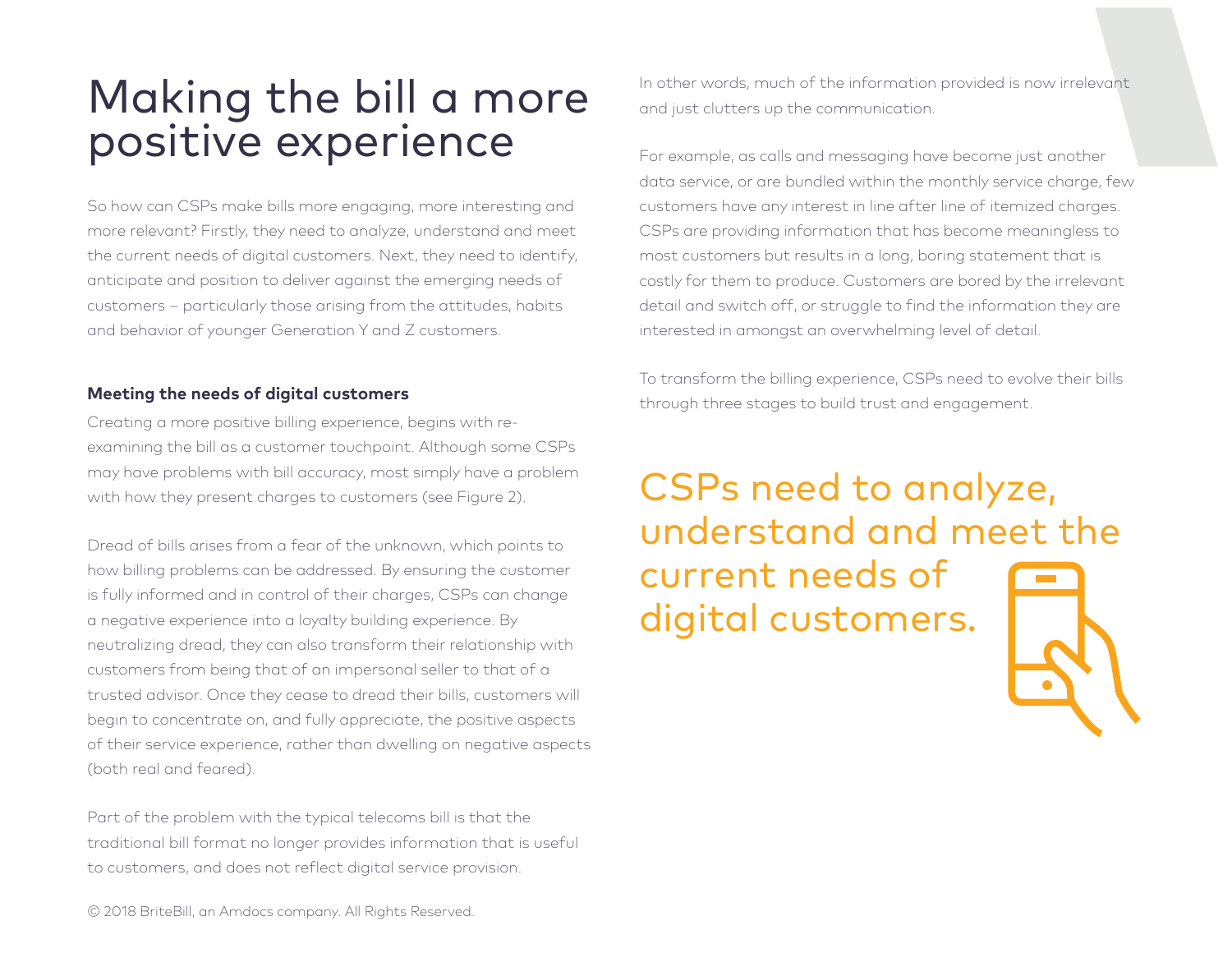| <b>Problem causes</b>        | Why is this a problem?                                                                                                                                                                                                                          | What does the customer feel?                                                                                                                                                                      | How to address                                                                                                                                                                                      |
|------------------------------|-------------------------------------------------------------------------------------------------------------------------------------------------------------------------------------------------------------------------------------------------|---------------------------------------------------------------------------------------------------------------------------------------------------------------------------------------------------|-----------------------------------------------------------------------------------------------------------------------------------------------------------------------------------------------------|
| <b>Inaccurate bill</b>       | • The customer fears that the charges<br>are not correct - e.g. because<br>discounts have not been correctly<br>applied                                                                                                                         | • You're not competent<br>· I can't trust you                                                                                                                                                     | • Work on bill accuracy                                                                                                                                                                             |
| Intermittent<br>billing      | • Customers fear that charges will<br>build up over the period due to<br>unexpected charges or high usage,<br>resulting in a much bigger bill than<br>anticipated. Customers may reduce<br>usage or avoid using certain services<br>as a result | • You don't communicate with me<br>enough<br>• You're more concerned with what's<br>good for you (e.g. bill cycles) than<br>what's good for me<br>· I'm not in control<br>• You're not helping me | • Make information up-to-date and<br>accessible<br>• Proactively alert to high usage<br>events<br>• Educate and alert on likely charges<br>• Advise customers on the best deal<br>available to them |
| <b>Unexpected</b><br>charges | • The customer fears that when<br>they check the bill it will contain<br>additional charges which they may<br>not understand and didn't expect                                                                                                  | • You don't communicate with me<br>frankly<br>· I can't trust you<br>· I've been duped<br>• You're trying to fool me into paying<br>more                                                          | • Ensure customers understand total<br>charges<br>• Present charges in a way that makes<br>sense to customers<br>• Remind customers of likely charges<br>to prevent billshock events                |
| <b>Unclear charges</b>       | • Charges don't make sense                                                                                                                                                                                                                      | • You don't communicate with me<br>clearly<br>• You're focused on your own issues,<br>not on me<br>• You're wasting my precious time                                                              | • Explain charges in a way that's clear<br>and meaningful to customers<br>· Find ways to make bills more usable,<br>more interesting and easier to<br>interpret                                     |

#### **Figure 2 - Common root causes of negative billing experiences**

Source: Omnisperience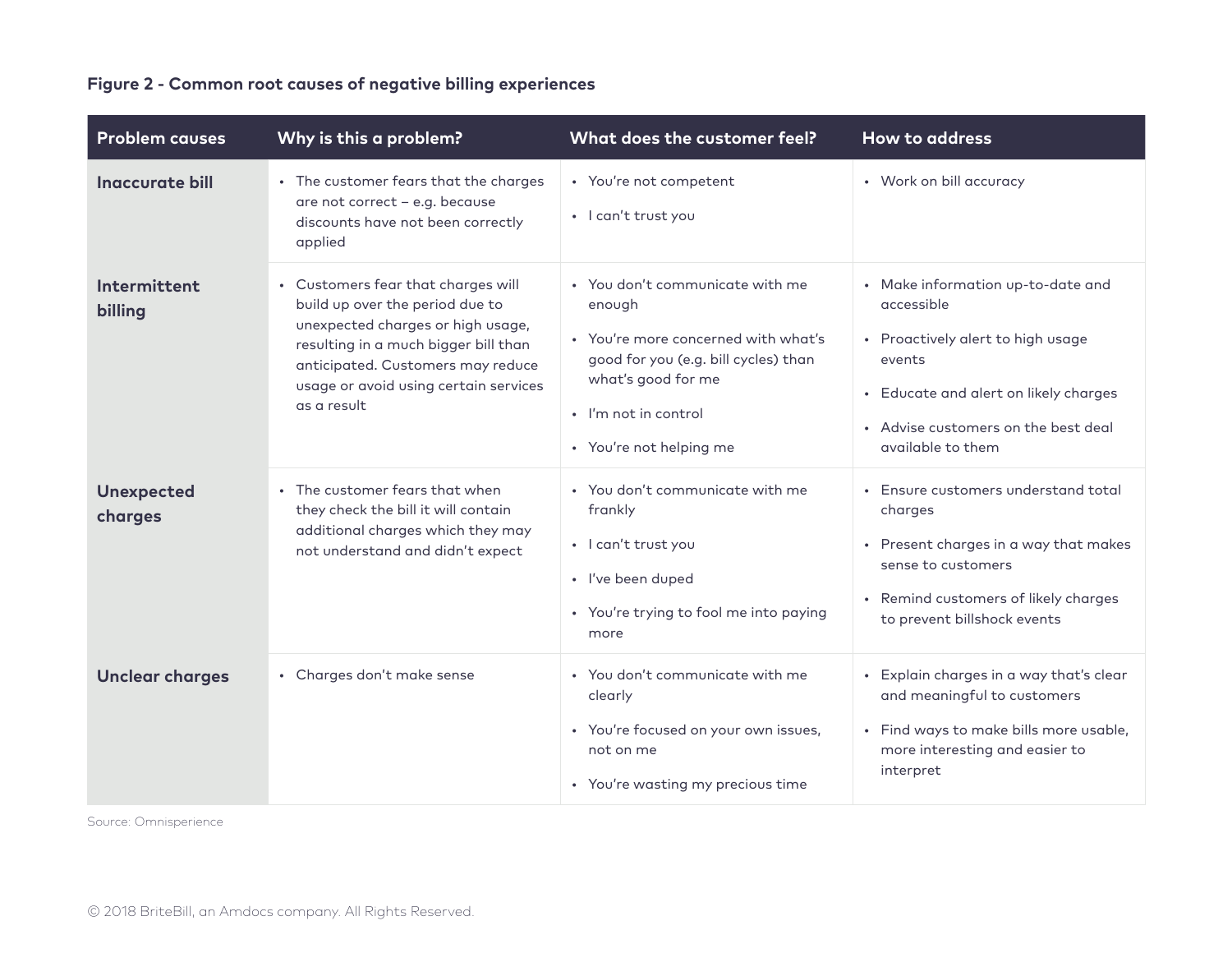#### **Stage 1 - Clean up your act**

CSPs must ask themselves: are your bills clear, usable and interesting. Usually, the information provided in today's bills is generic – effectively, a one-size-fits-all approach – which customers perceive as a lack of understanding about what's important to them. This is a common problem with personalization initiatives, which many CSPs implement in a siloed manner, rather than across all the touchpoints customers have with them. Such an approach results in a fragmented personalization effort that undermines CSPs' carefully constructed brand images, as well as their attempts to reposition themselves as digital service providers.

Thus the first step to transforming the billing experience is to create one that:

- Is simple, clean and easy to use an Apple-like experience for bills with smooth, clean, uncluttered designs that provide the required information and no more
- Provides the ability to navigate information with drilldowns into detail or further analysis for those that wish to investigate further
- Delivers up-to-date information that is easily accessible so customers can check how much they owe at any time
- Explains charges in a way that makes sense to the customer
- Highlights information that is valuable to customers.

By putting more effort into providing information that is meaningful to customers, in an easily digestible format, the CSP can quieten much of the anxiety that customers experience. However, they will not extinguish it. To do that they will need to become proactive in how they deal with their billing communications.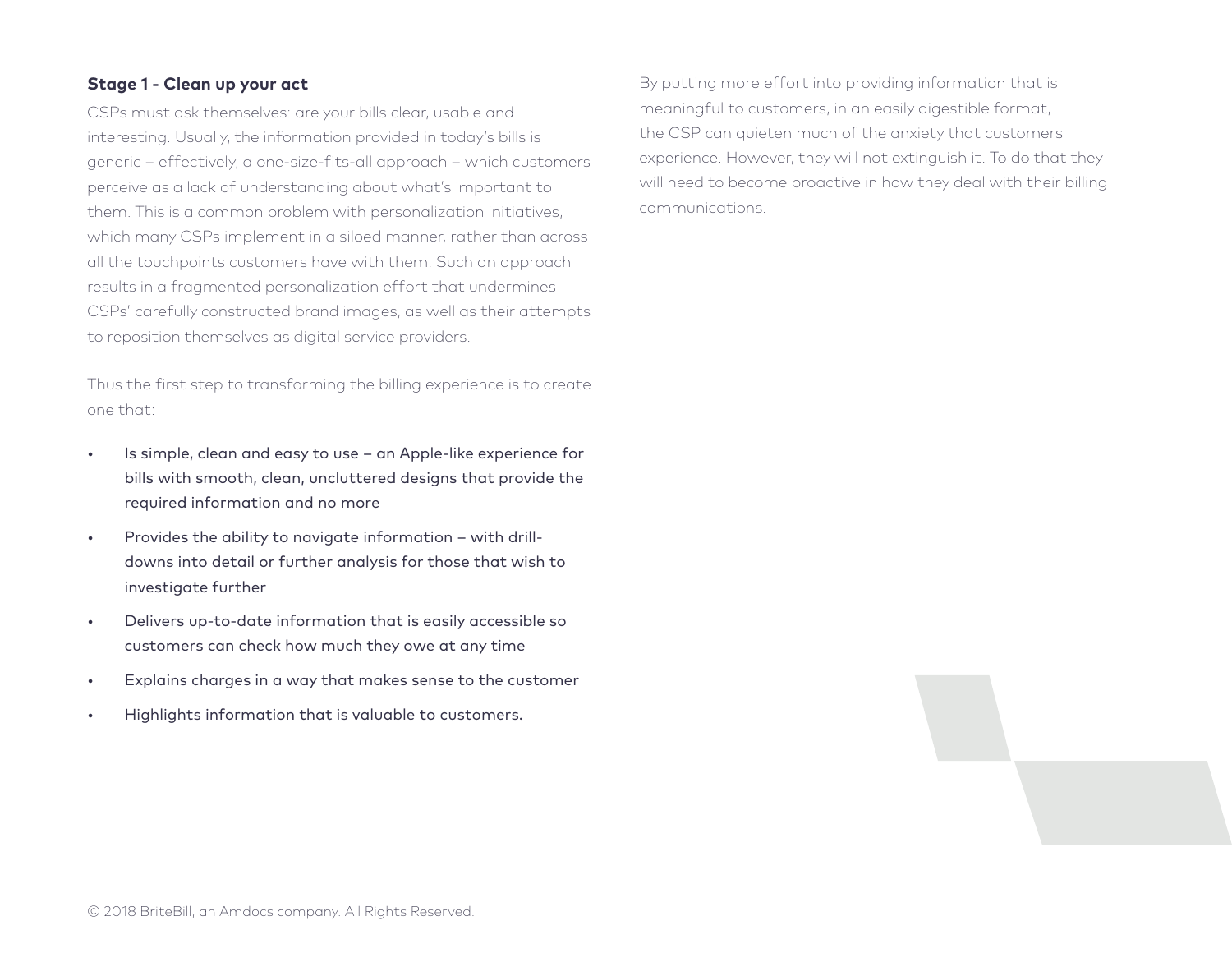#### **Stage 2 - Become more proactive and more relevant**

Once CSPs are communicating more clearly, the next step to reducing customer anxiety and creating a better billing experience is for them to become more proactive and more relevant. In effect, they must take personalization to the next level by being able to reach out to customers in near realtime, or according to their context, and advise them what options they have based on their usage, circumstances or behavior. Alternatively, they need to inform them of the financial consequences of their usage.

#### For example, CSPs should:

- Be able to detect high usage events and check with the customer that they are aware of the likely charges
- Provide safeguards to overspending, which are customizable by the customer
- Switch customers to offers or plans that will save them money (the best offer available)
- Inform customers about services that are relevant to their circumstances (such as roaming packages)
- Highlight what they are saving the customer.

These actions are intended to build trust. The customer must believe that CSPs can be trusted not to overcharge them. CSPs must therefore change their mindset from one whereby high overage charges are good for their business because they increase revenues, to one where they understand the true cost of this approach, including the impact on the customer relationship.

Focusing on customer experience means ensuring that customers are not left in the dark, blindsided or fooled into accepting charges they did not knowingly agree to. This is a matter of clear initial communication when onboarding the customer or selling them a new service, as well as prompts or reminders at points during the customer lifecycle when it becomes relevant.

Another aim of this stage is to make bills less boring. This is achieved in two ways. Firstly, CSPs should review their bill layout and find ways to make the content more visually interesting. Secondly, they need to think about how they can make the bill more relevant to the customer. Making bills less boring makes them more likely to be read, and this increases their value as a customer communication channel.

### CSPs should review their bill layout and find ways to make the content more visually interesting.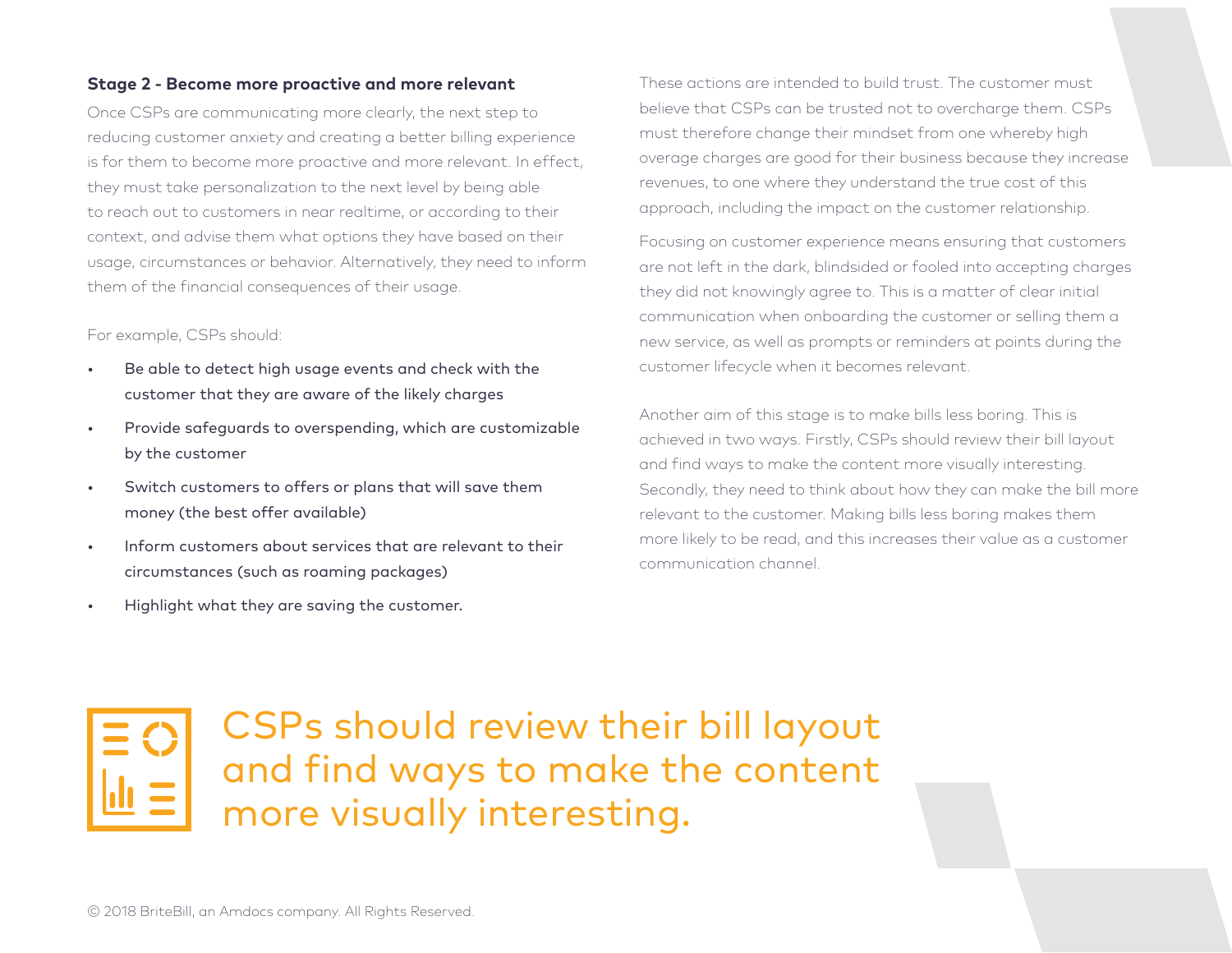#### **Stage 3 - Take an integrated communications approach**

CSPs have now become more proactive in their approach to billing, and their next step is to begin to close their own organizational gaps to create more customer-centric communications. Today, marcomms is largely separate from billing communications, albeit with a generic flyer tucked into the envelope, or a link included on an email or portal.

As the CSP transforms into a digital business, it must close its internal silos and integrate in order to communicate in a coherent fashion to the customer. However, while coherence and using all its opportunities to communicate effectively are essential strategies, unless these communications are also personalized and relevant, the customer is unlikely to respond or listen.

CSPs usually sell on a campaign basis what they want to sell. What they should be doing, however, is selling on a consultancy basis what the customer needs to buy.

This seems like a subtle shift but from the customer perspective makes a big difference. If the billing communication advises how the customer can save money or if it makes a link between a service they are currently using and one they could benefit from, the message becomes more powerful because it is placed within a context the customer understands.

Not linking the sales message to customer need and behavior makes it jarring and puts the customer on the defensive, because the customer is forced to try to figure out why it is relevant to them. This feeling is exacerbated where there is a lack of trust in the relationship, or where the customer feels that the CSP does not communicate regularly or with authenticity.

Another common pitfall CSPs encounter when trying to become more relevant to customers is the personalization trap. If personalization is done badly it seems overly familiar, makes false assumptions, or is perceived as being creepy.

Delivering on the potential of integrated, proactive and interactive communications therefore requires the CSP to set the right tone with the customer, built on a foundation of trust that they have previously established.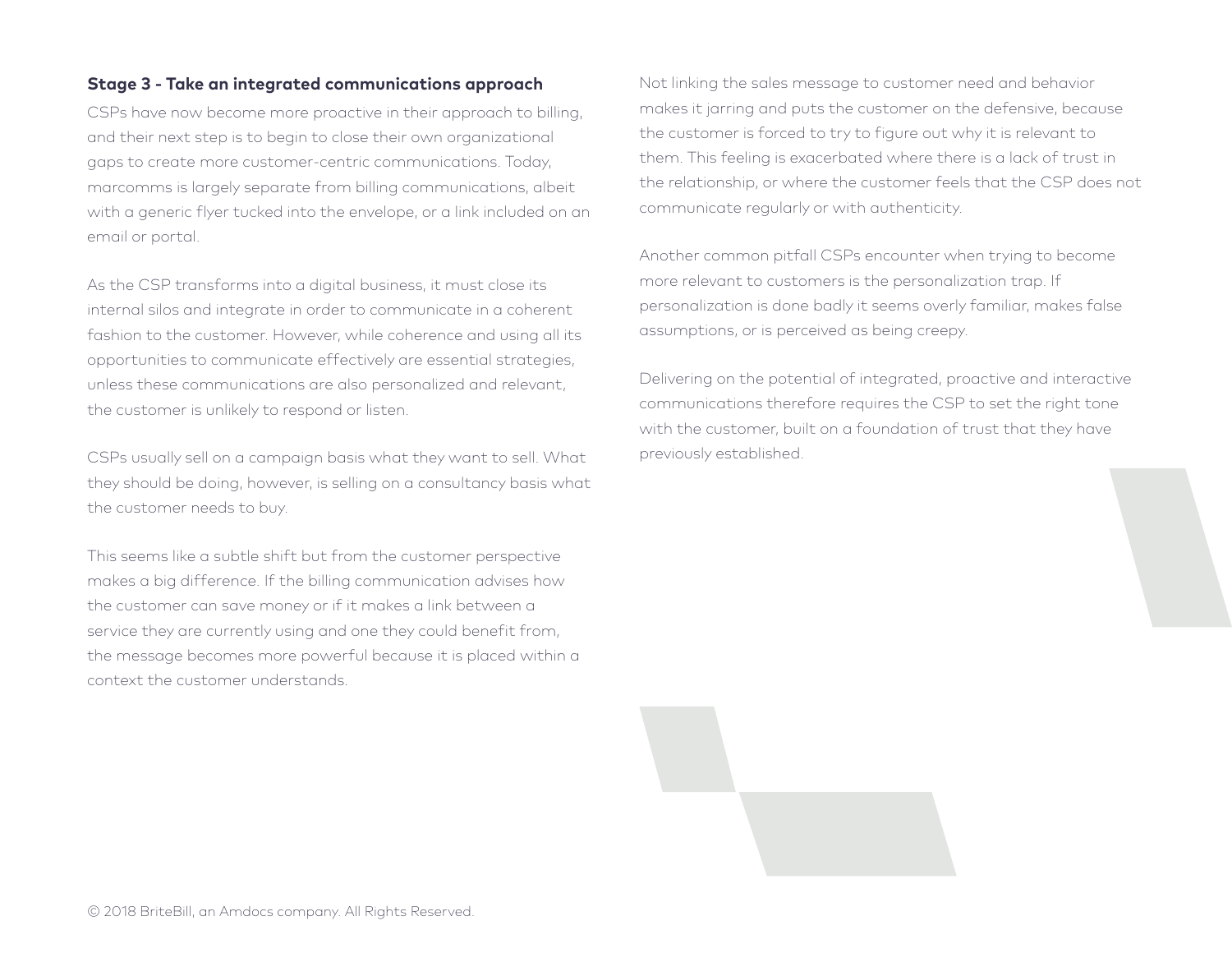## Meeting the needs of Generation Z customers

There are a lot of things that CSPs can do to improve the way they approach billing – communicating charges appropriately and encouraging payment, building trust through a more proactive approach and transforming billing into a powerful communications and sales tool.

But customers' expectations of communications are also changing (see Figure 3) and this means that CSPs need to be aware of what customers will require in their future communications.

The vanguard of these changes can be seen in the attitudes, views and behaviors of so-called Generation Z customers (those currently under the age of 22) years. Generation Z is now entering the workplace and is set to become the biggest demographic segment in the global market.

CSPs seeking to evolve their billing experience therefore need to be mindful of what such customers expect, as their expectations will eventually shape the entire market. This is the Diffusion Effect, which means that the youngest generation will pioneer new channels and new applications, exhibiting new needs and behaviors in the process. But these changes in behavior will eventually diffuse through to older demographics. From a billing perspective there are four key Generation Z requirements that we have identified that CSPs will need to address: visual language, self-service, on-demand lifestyle, and interactive expectations.

#### **Figure 3 - Communication channels of different generations**

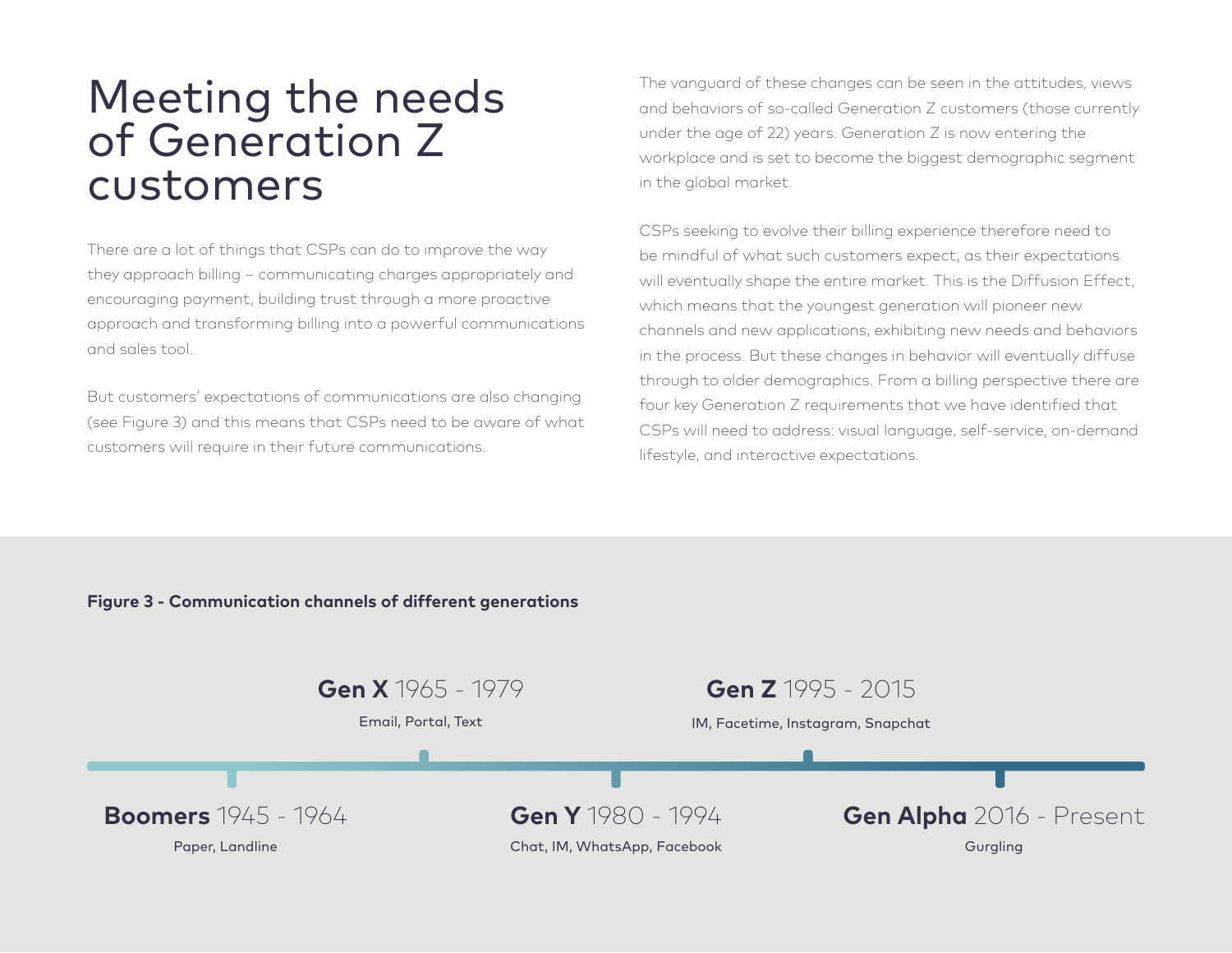#### **Visual language**

Each generation has a preferred style of communication – something that CSPs need to take account of in their billing communications strategy. Generation Z consumers are demonstrating noticeably different usage patterns of applications and social media than older generations, but the real shift is in the way they communicate.

Born digitally native, Generation Z have friends across the globe that they have met through social media. To overcome the language barriers they encounter in the global digital world, they have began to create a highly visual communication style using emoticons, memes, photos and videos. They typically 'see' rather than 'read' to communicate. The popularity of applications such as Instagram and Snapchat are a testament to this new mode of communication.

How do you apply this to billing? CSPs need to display information more graphically in their billing communications – preferably using interactive graphics – and use videos to explain and enhance the information provided. They say a picture paints a thousand words, and for Generation Z this is quite literally the case.

#### **Self-service**

Most CSPs have self-service options for customers, but now need to pay more attention to the evolution of self-service. Generation Z customers are independent learners and explorers and would like to try new things and discover the answers to their questions.

Do not expect a Generation Z customer to come to a CSR for the answers to their questions. Instead, consider how you can help them

answer their own queries. Help should be on hand, but prepared to provide ideas as to how to solve their problem, rather than to provide the solution itself. From a billing perspective this means that more information should be navigable, drillable and discoverable.

Generation Z are also savvy shoppers and used to searching for bargains, and comparing and contrasting products.

CSPs need to consider how they both feed this need and also benefit from it. For example, according to a study of 1,000 UK Generation Z consumers by Shoppercentric, Generation Z consumers shop in-store or online at least seven times a month. Two-thirds (62%) say that e-commerce is a great way to avoid being bored and, as a generation, they are impulsive shoppers. Many of this age group get ideas and recommendations via vloggers or social media personalities, seeking out the opinions of others rather than those of so-called experts.

CSPs need to incorporate these concepts into their billing communications – seeing it as the beginning of an experience for Generation Z customers and not an intermittent blast of information prior to payment. By making the information the start of an ongoing interactive relationship, they keep their customers informed, sell more products and services, and ensure that customers keep their service bundles in line with their evolving needs. This latter factor is important and it avoids the end-ofcontract doubts that customers often have about the value the CSP is delivering and whether their offerings are in line with their needs.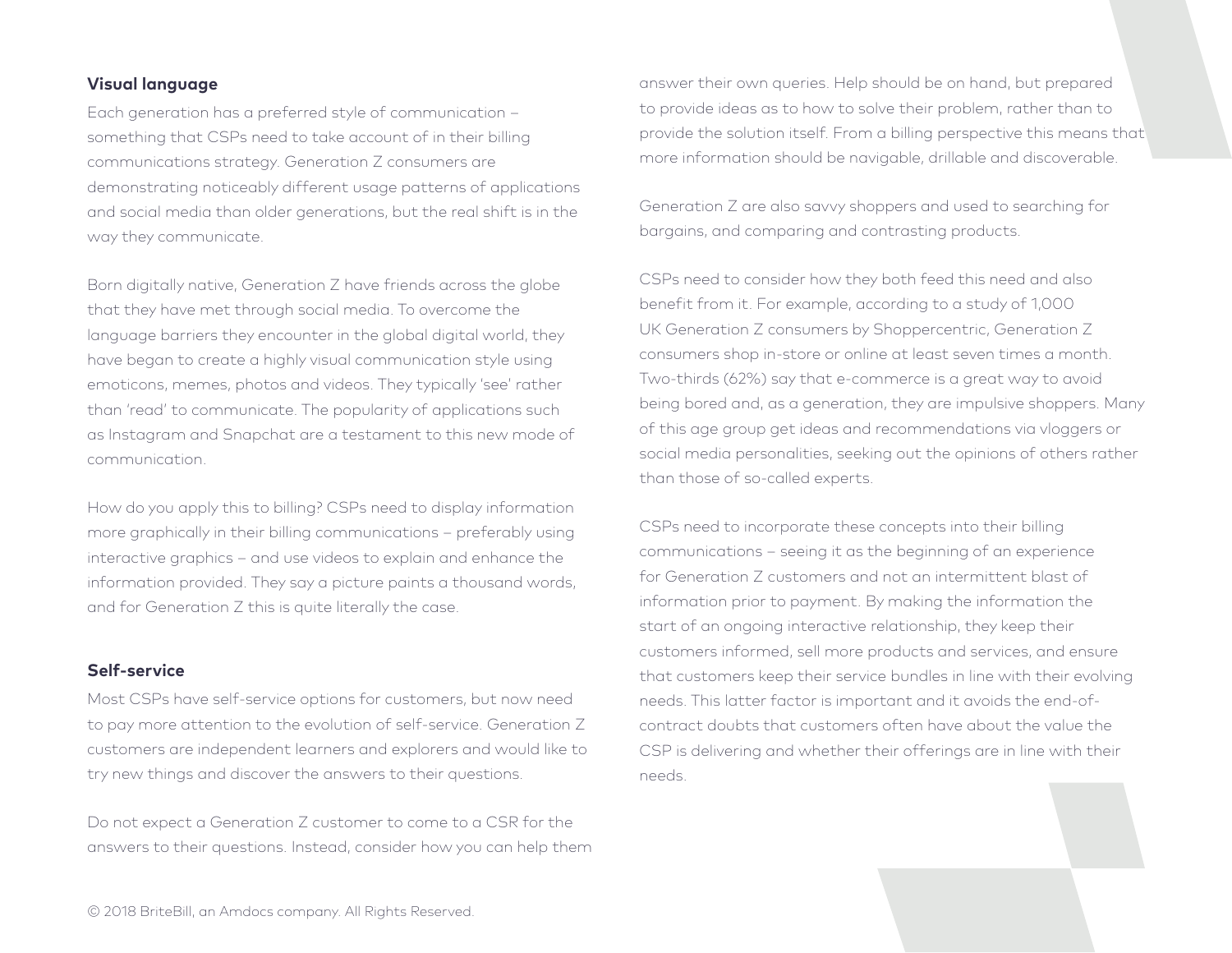#### **On-demand lifestyles**

Generation Z customers do not understand the limits of a working day, because they live in a digital world without boundaries. They have grown up with retailers and service providers increasingly willing to cater to their expectations for immediate access and consumption. Whether that's Amazon's increasing range of digital products, or same-day delivery services, or access to taxis via a mobile app, Generation Z is used to being kept informed of how an order or a service is progressing, getting instant access to digital services, and always-on and prompt service.

From a billing perspective this means that CSPs will have to ensure that usage data – even if it's for third-party services – is constantly and consistently up-to-date. Generation Z will expect to be kept informed of information they regard as important through their preferred channels.

Bill inquiries may also transform into bill discovery events, where Generation Z customers analyze their own usage patterns, solve their own problems and seek out products and offers that suit them. Selling in this type of environment becomes inductive and discovery-oriented, rather than being a traditional hard sell.

#### **Interactive expectations**

Digital natives have been conditioned to expect that they can comment on everything from hotels, to meals out to every type of goods and service. They spend much of their spare time creating, co-creating, commenting, and socializing online via social media. These are capabilities they now expect from their CSP.

Much can be learned about Generation Z expectations by reviewing what colleges have discovered in the last five years of educating them. For example, a study by Barnes and Noble discovered that more than half (51%) of Generation Z students said they learnt best by doing. In contrast, 38% said they learnt from seeing and only 12% said they learnt best from listening.

CSPs need to take advantage of this desire for interactivity to garner feedback and suggestions, and to drive up loyalty. Generation Z customers will tell you what they value, what's good, what's bad and what's indifferent. Billing will therefore need to transform from a broadcast medium into an integrated customer interaction, which customers will either choose to participate in or not. Participation though enables the CSP to engage customers, which is the first step to building a relationship with them